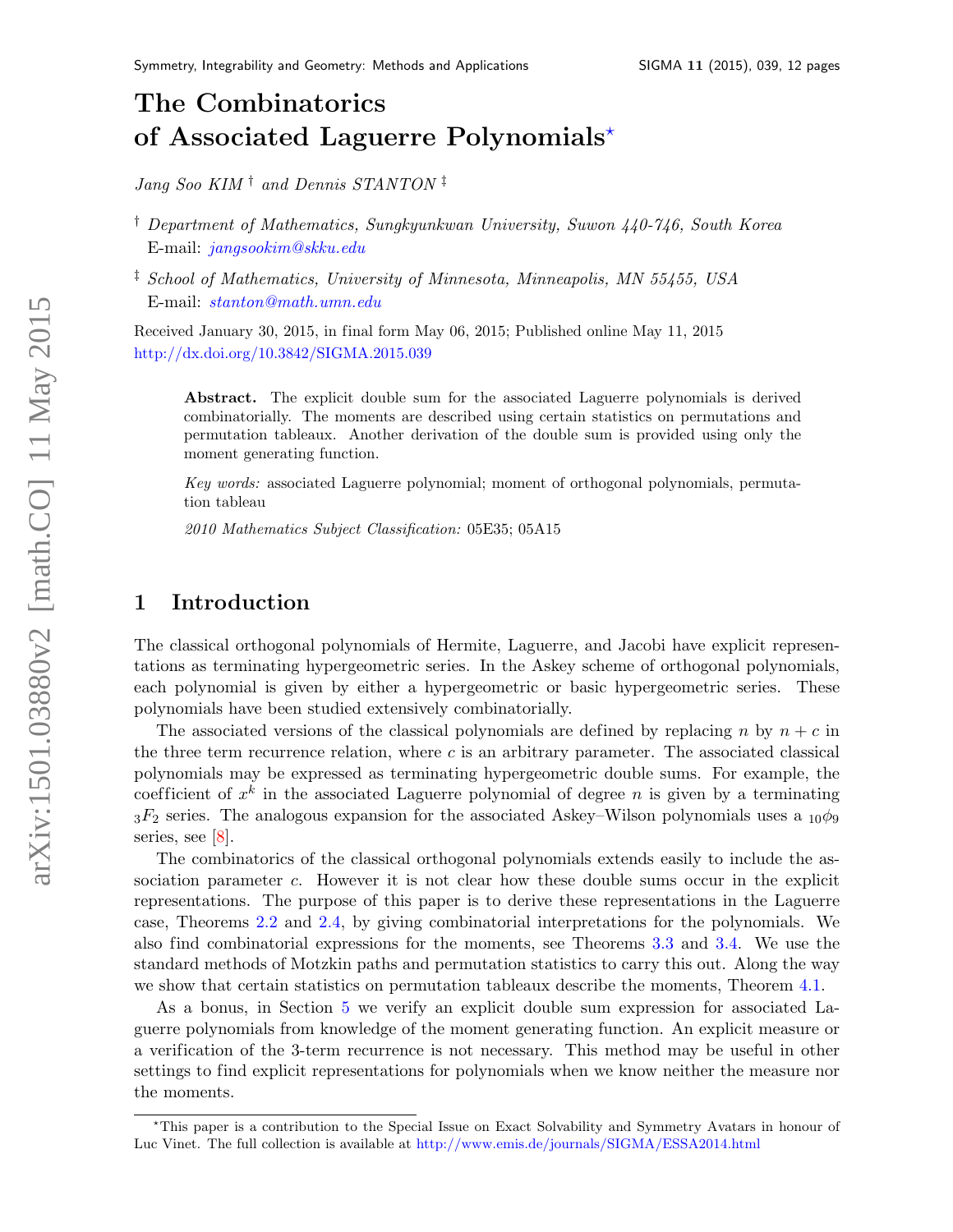# <span id="page-1-3"></span>2 The associated Laguerre polynomials

The monic Laguerre polynomials  $p_n(x) = (-1)^n n! L_n^{\alpha}(x)$ , whose weight function is

$$
x^{\alpha}e^{-x}dx, \qquad x \ge 0,
$$

may be defined by the three term recurrence relation

<span id="page-1-2"></span>
$$
p_{n+1}(x) = (x - b_n)p_n(x) - \lambda_n p_{n-1}(x), \qquad p_0(x) = 1, \qquad p_{-1}(x) = 0,
$$
\n(2.1)

where

$$
b_n = 2n + \alpha + 1, \qquad \lambda_n = n(n + \alpha).
$$

The associated Laguerre polynomials satisfy the same recurrence with n replaced by  $n + c$ ,

$$
b_n = 2n + \alpha + 2c + 1, \qquad \lambda_n = (n + c)(n + \alpha + c).
$$

For the purposes of this paper it is convenient to replace the parameters  $\alpha$  and  $c$  by  $X = c$  and  $Y = \alpha + c + 1.$ 

**Definition 2.1.** The associated Laguerre polynomials  $L_n(x; X, Y)$  are given by [\(2.1\)](#page-1-2) with

$$
b_n = 2n + X + Y
$$
,  $\lambda_n = (n + X)(n + Y - 1)$ .

The double sum expression for  $L_n(x; X, Y)$  we shall prove is the following. We use the notation

$$
(n)_k = n(n+1)(n+2)\cdots(n+k-1).
$$

<span id="page-1-0"></span>Theorem 2.2. For any non-negative integer n,

$$
L_n(x; X, Y) = \sum_{k=0}^n (X + k + 1)_{n-k} \binom{n}{k} {}_3F_2\binom{k-n, k+1, Y-1}{-n, X+k+1} (-1)^{n-k} x^k.
$$

We shall prove Theorem [2.2](#page-1-0) and its relative Theorem [2.4](#page-1-1) using the even-odd polynomials in  $[1, p. 40]$  $[1, p. 40]$ . A bonus of this approach is that a closely related set of associated Laguerre polynomials, referred to as Model II [\[7,](#page-11-2) p. 158] may be simultaneously studied.

**Definition 2.3.** The Model II associated Laguerre polynomials  $L_n^{(2)}(x;X,Y)$  are given by  $(2.1)$ with

$$
b_0 = X
$$
,  $b_n = 2n + X + Y - 1$ ,  $n > 0$ ,  $\lambda_n = (n - 1 + X)(n - 1 + Y)$ .

<span id="page-1-1"></span>**Theorem 2.4.** For any non-negative integer  $n$ ,

$$
L_n^{(2)}(x;X,Y) = \sum_{k=0}^n (X+k)_{n-k} \binom{n}{k} \, {}_3F_2\left(\begin{matrix}k-n,k,Y-1\\-n,X+k\end{matrix};1\right) (-1)^{n-k} x^k.
$$

We now review [\[1,](#page-11-1) p. 40], [\[13,](#page-11-3) p. 311], the basic setup for the even-odd polynomials.

Suppose that a set of monic orthogonal polynomials  $P_n(x)$  satisfies [\(2.1\)](#page-1-2) with  $b_n = 0$  and  $\lambda_n = \Lambda_n$  arbitrary. Then  $P_n(x)$  are even-odd polynomials, that is,

$$
P_{2n}(x) = e_n(x^2), \qquad P_{2n+1}(x) = x o_n(x^2),
$$

for some monic polynomials  $e_n(x)$  and  $o_n(x)$ .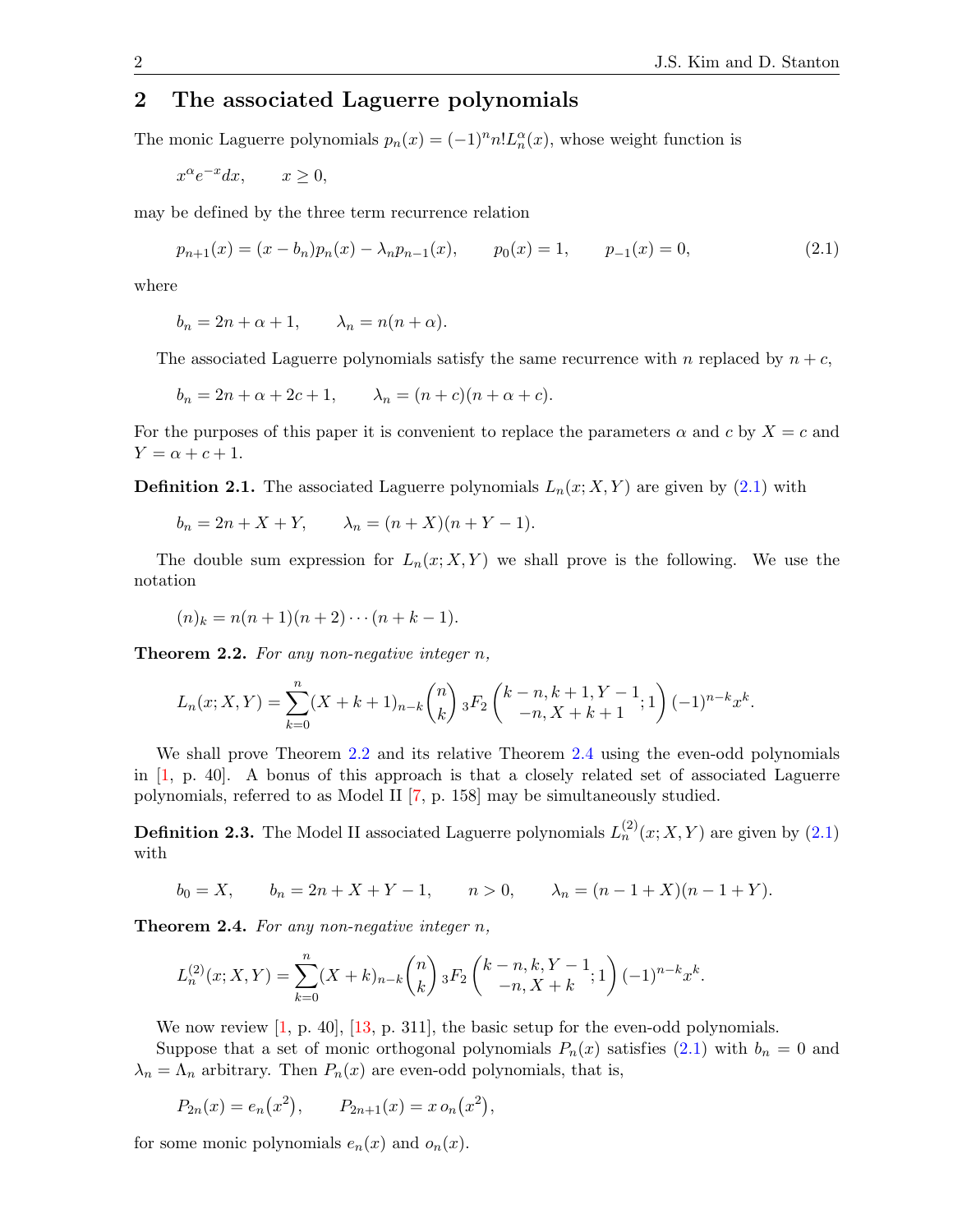**Proposition 2.5.** The polynomials  $e_n$  and  $o_n$  are both orthogonal polynomials satisfying

$$
e_{n+1}(x) = (x - b_n(e))e_n(x) - \lambda_n(e)e_{n-1}(x),
$$
  

$$
o_{n+1}(x) = (x - b_n(o))o_n(x) - \lambda_n(o)o_{n-1}(x),
$$

where

$$
b_n(e) = \Lambda_{2n+1} + \Lambda_{2n}, \qquad \lambda_n(e) = \Lambda_{2n-1}\Lambda_{2n} \qquad and
$$
  

$$
b_n(o) = \Lambda_{2n+2} + \Lambda_{2n+1}, \qquad \lambda_n(o) = \Lambda_{2n+1}\Lambda_{2n}.
$$

Here we define  $\Lambda_0 = 0$ , i.e.,  $b_0(e) = \Lambda_1$ .

We see that the choices of  $\Lambda_{2n} = n - 1 + Y$ ,  $\Lambda_{2n+1} = n + X$ , give the associated Laguerre polynomials

$$
o_n(x) = L_n(x; X, Y), \qquad e_n(x) = L_n^{(2)}(x; X, Y).
$$

We shall give combinatorial interpretations for  $o_n(x)$  and  $e_n(x)$  which will prove Theorem [2.2](#page-1-0) and Theorem [2.4.](#page-1-1) Let

$$
e_n(x) = \sum_{k=0}^n E_{n,k} x^k (-1)^{n-k}, \qquad o_n(x) = \sum_{k=0}^n O_{n,k} x^k (-1)^{n-k}.
$$

Note that we have the following recursive relations

$$
O_{n,k} = E_{n,k} + \Lambda_{2n} O_{n-1,k}, \qquad E_{n,k} = O_{n-1,k-1} + \Lambda_{2n-1} E_{n-1,k}.
$$

In order to give combinatorial interpretations for  $O_{n,k}$  and  $E_{n,k}$ , we need several definitions.

**Definition 2.6.** A k-marked permutation is a permutation  $\pi$  in which the integers in an increasing subsequence of length k are marked.

Example 2.7.  $\pi = 3421\hat{6}5$  is a 2-marked permutation of length 6, where 3 and 6 are marked.

**Definition 2.8.** Let  $\pi = \pi_1 \pi_2 \cdots \pi_n$  be a word with distinct integers. Then  $\pi_i$  is called a *right*to-left minimum of  $\pi$  if  $\pi_i < \pi_j$  for all  $j = i+1, i+2, \ldots, n$ . We denote by  $RLMIN(\pi)$  the set of right-to-left minima of  $\pi$ . Similarly, we define RLMAX $(\pi)$ , LRMIN $(\pi)$ , and LRMAX $(\pi)$ , which are the sets of right-to-left maxima, left-to-right minima, and left-to-right maxima, respectively. In other words,

RLMIN( $\pi$ ) = { $\pi_i : \pi_i < \pi_j$  for all  $j = i + 1, i + 2, ..., n$ }, RLMAX( $\pi$ ) = { $\pi_i : \pi_i > \pi_j$  for all  $j = i + 1, i + 2, ..., n$ }, LRMIN( $\pi$ ) = { $\pi_i : \pi_i < \pi_j$  for all  $j = 1, 2, ..., i - 1$ }, LRMAX( $\pi$ ) = { $\pi_i : \pi_i > \pi_j$  for all  $j = 1, 2, ..., i - 1$ }.

Let  $\text{RLmin}(\pi)$ ,  $\text{RLmax}(\pi)$ ,  $\text{LRmin}(\pi)$ , and  $\text{LRmax}(\pi)$  be the cardinalities of the sets  $\text{RLMIN}(\pi)$ , RLMAX( $\pi$ ), LRMIN( $\pi$ ), and LRMAX( $\pi$ ), respectively.

**Definition 2.9.** Let  $\pi = w_0 \hat{a_1} w_1 \hat{a_2} w_2 \cdots \hat{a_k} w_k$  be a k-marked permutation, where  $a_1 < a_2 < a_1$  $\cdots < a_k$  are the marked integers. Let

LEMIN'(\pi) = LRMIN(\pi) \ \ \text{LRMIN}(w\_0) \ \ \{a\_1, a\_2, \ldots, a\_k\},  
RLMIN'(\pi) = 
$$
\bigcup_{i=0}^k \text{RLMIN}(w_i) \cap [a_i, a_{i+1}],
$$

where  $a_0 = 0$ ,  $a_{k+1} = \infty$ , and  $[a_i, a_{i+1}] = \{a_i, a_i + 1, \ldots, a_{i+1}\}$ . We also denote LRmin'( $\pi$ ) =  $|LRMIN'(\pi)|$  and  $RLmin'(\pi) = |RLMIN'(\pi)|$ .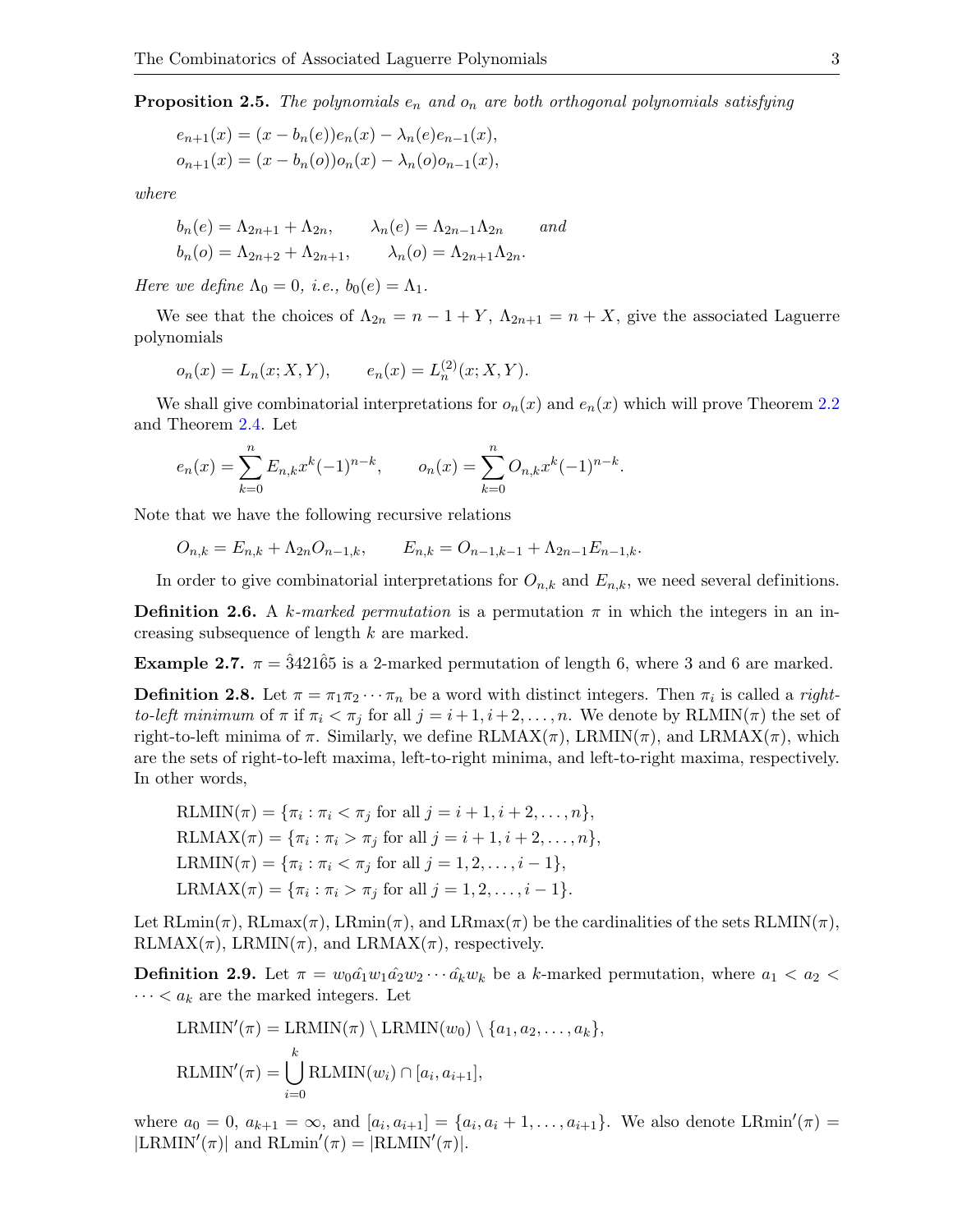Example 2.10. Let  $\pi = 68\hat{2}415\hat{7}39$  with  $k = 2$ ,  $a_1 = 2$ ,  $a_2 = 7$ ,  $w_0 = 68$ ,  $w_1 = 415$ , and  $w_2 = 39$ . Then

RLMIN(
$$
\pi
$$
) = {1, 3, 9}, RLMAX( $\pi$ ) = {9},  
LRMIN( $\pi$ ) = {6, 2, 1}, LRMAX( $\pi$ ) = {6, 8, 9},

and

LEMIN'(
$$
\pi
$$
) = {6, 2, 1} \ {6} \ {2, 7} = {1},  
RLMIN'( $\pi$ ) = ({6, 8} ∩ [0, 2]) ∪ ({1, 5} ∩ [2, 7]) ∪ ({3, 9} ∩ [7, ∞])  
=  $\emptyset$  ∪ {5} ∪ {9} = {5, 9}.

**Definition 2.11.** Let  $\mathfrak{S}_{n,k}^E$  be the set of k-marked permutations of [n]. Let  $\mathfrak{S}_{n,k}^O$  be the set of  $(k + 1)$ -marked permutations of  $[n + 1]$  with  $n + 1$  marked.

We now give combinatorial interpretations for the coefficients  $E_{n,k}$  and  $O_{n,k}$ .

<span id="page-3-0"></span>**Proposition 2.12.** Let  $E_{n,k}$  and  $O_{n,k}$  be determined by the following recursions with initial conditions  $E_{n,k} = O_{n,k} = 0$  if  $n < k, k < 0$ , or  $n < 0$ ;  $E_{n,k} = O_{n,k} = 1$  if  $n = k \ge 0$ :

$$
E_{n,k} = O_{n-1,k-1} + (n-1+X)E_{n-1,k}, \qquad O_{n,k} = E_{n,k} + (n-1+Y)O_{n-1,k}.
$$

Then

$$
E_{n,k} = \sum_{\pi \in \mathfrak{S}_{n,k}^{E}} X^{\mathrm{RLmin}'(\pi)} Y^{\mathrm{LRmin}'(\pi)}, \qquad O_{n,k} = \sum_{\pi \in \mathfrak{S}_{n,k}^{O}} X^{\mathrm{RLmin}'(\pi)} Y^{\mathrm{LRmin}'(\pi)}.
$$

Proof. We will show that

$$
A_{n,k} = \sum_{\pi \in \mathfrak{S}_{n,k}^{E}} X^{\text{RLmin}'(\pi)} Y^{\text{LRmin}'(\pi)}, \qquad B_{n,k} = \sum_{\pi \in \mathfrak{S}_{n,k}^{O}} X^{\text{RLmin}'(\pi)} Y^{\text{LRmin}'(\pi)}
$$

satisfy the recurrence relations.

Let  $\pi \in \mathfrak{S}_{n,k}^E$ . If n is marked in  $\pi$ , then we can consider  $\pi$  as an element of  $\mathfrak{S}_{n-1,k-1}^O$ . Otherwise,  $\pi$  is obtained from an element  $\sigma$  in  $\mathfrak{S}_{n-1,k}^E$  by inserting an unmarked integer n in n different ways. Then we always have  $\text{RLmin}'(\pi) = \text{RLmin}'(\sigma)$  and  $\text{LRmin}'(\pi) = \text{LRmin}'(\sigma)$ unless we insert n at the end in which case we have  $\text{RLmin}'(\pi) = \text{RLmin}'(\sigma) + 1$  and  $\text{LRmin}'(\pi) =$ LRmin'( $\sigma$ ). This implies that  $A_{n,k} = B_{n-1,k-1} + (n-1+X)A_{n-1,k}$ .

Now let  $\pi \in \mathfrak{S}_{n,k}^O$ . If the last element of  $\pi$  is the marked  $n+1$ , then by removing  $n+1$  we can consider  $\pi$  as an element of  $\mathfrak{S}_{n,k}^E$  without changing RLmin'( $\pi$ ) and LRmin'( $\pi$ ). Otherwise, let j be the last element of  $\pi$ . Since marked integers form an increasing sequence and  $n+1$  is marked, j must be unmarked. By removing j and relabeling in order-preserving way, we can consider  $\pi$ as an element  $\sigma$  in  $\mathfrak{S}_{n-1,k}^O$ . Then we have  $\text{RLmin}'(\pi) = \text{RLmin}'(\sigma)$  and  $\text{LRmin}'(\pi) = \text{LRmin}'(\sigma)$ unless  $j = 1$  in which case we have  $RLmin'(\pi) = RLmin'(\sigma)$  and  $LRmin'(\pi) = LRmin'(\sigma) + 1$ . This implies that  $B_{n,k} = A_{n,k} + (n-1+Y)B_{n-1,k}$ .

The next proposition constitutes proofs of Theorems [2.2](#page-1-0) and [2.4.](#page-1-1)

**Proposition 2.13.** For  $n, k \geq 0$ , we have

$$
O_{n,k} = (X + k + 1)_{n-k} {n \choose k} {}_3F_2 \left( {k - n, k + 1, Y - 1 \choose -n, X + k + 1}; 1 \right),
$$

and

$$
E_{n,k} = (X + k)_{n-k} {n \choose k} {}_3F_2 {k - n, k, Y - 1 \choose -n, X + k}.
$$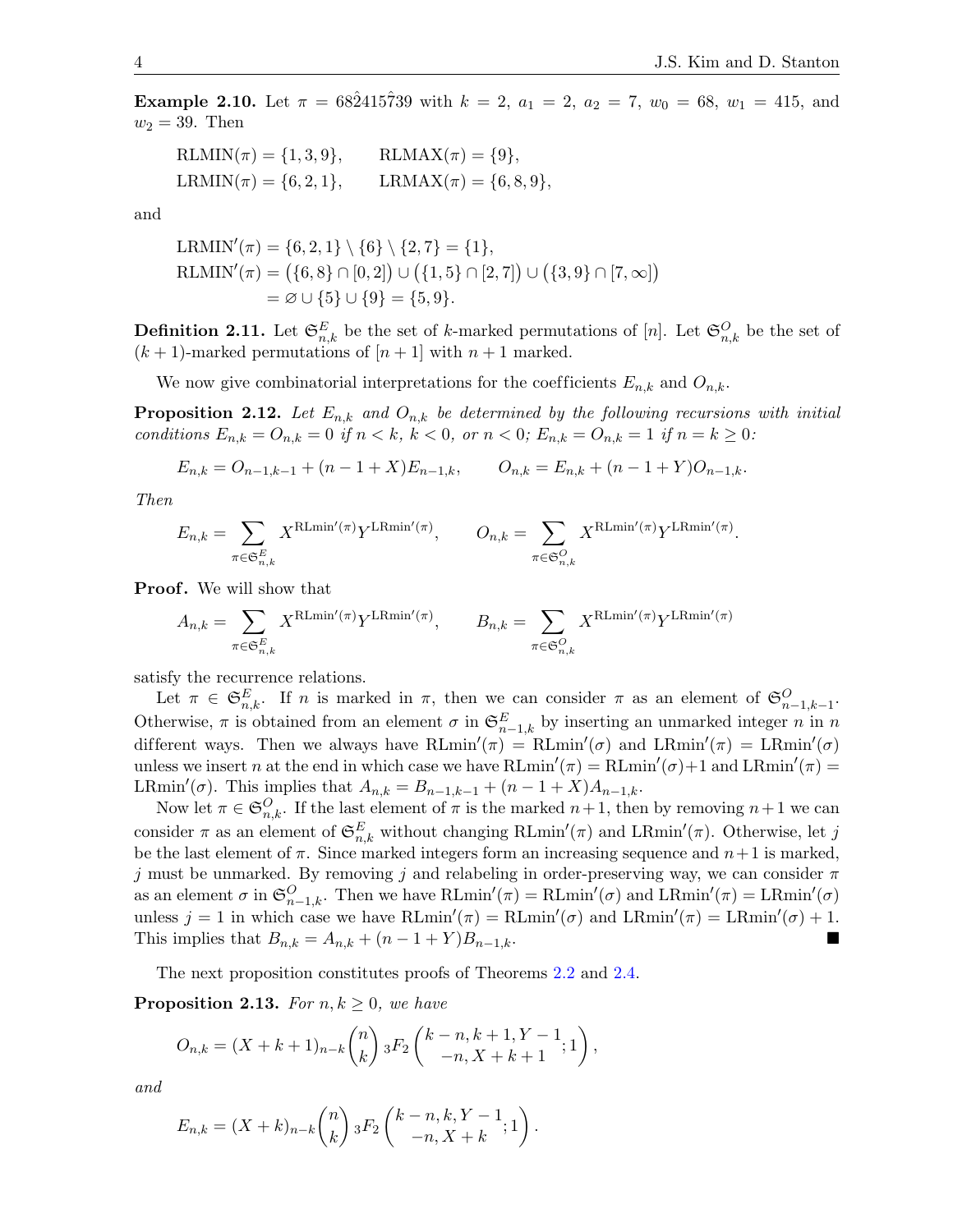**Proof.** By Proposition [2.12](#page-3-0) we have

$$
E_{n,k} = \sum_{\pi \in \mathfrak{S}_{n,k}^E} X^{\text{RLmin}'(\pi)} Y^{\text{LRmin}'(\pi)}.
$$

Let  $\pi = w_0 \hat{a_1} w_1 \hat{a_2} w_2 \cdots \hat{a_k} w_k \in \mathfrak{S}_{n,k}^E$ . Then  $\min(w_0, a_1, a_2, \ldots, a_k) = m+1$  for an integer  $0 \leq m \leq n-k$ . Since  $a_1 < a_2 < \cdots < a_k$ , we have two cases  $m+1 = a_1 < \min(w_0)$  and  $m + 1 = \min(w_0) < a_1$ .

Suppose that  $m+1 = a_1 < \min(w_0)$ . In order to construct such  $\pi = w_0 \hat{a_1} w_1 \hat{a_2} w_2 \cdots \hat{a_k} w_k$  we choose  $a_2, a_3, ..., a_k$  in  $\binom{n-m-1}{k-1}$  $\binom{-m-1}{k-1}$  ways, select a permutation  $\sigma$  of  $[m]$ , shuffle  $\sigma$  with  $a_2, a_3, \ldots, a_k$ , insert  $a_1 = m + 1$  at the beginning, and insert the remaining  $n - k - m$  integers. Clearly, LRmin'( $\pi$ ) = LRmin( $\sigma$ ). In this construction, suppose that  $b_1 < b_2 < \cdots < b_{n-k-m}$  are the remaining integers to be inserted. We insert  $b_1$  first, and then  $b_2$ , and so on. Then during the *i*th insertion process RLmin'( $\pi$ ) is increased by 1 if and only if  $b_i$  is inserted just before  $a_{j+1}$  for the unique integer j with  $a_j < b_i < a_{j+1}$ . Thus inserting  $b_i$  contributes a factor of  $(X+k+m+i-1)$ . Summarizing these we obtain that the sum of  $X^{\text{RLmin}'(\pi)} Y^{\text{LRmin}'(\pi)}$  for such  $\pi$ 's is equal to

$$
\binom{n-m-1}{k-1}\binom{m+k-1}{m}(Y)_m(X+k+m)_{n-k-m}.
$$

Here we used the well known fact  $\Sigma$ σ∈S<sup>m</sup>  $Y^{\text{RLmin}(\sigma)} = (Y)_m$ , see [\[14,](#page-11-4) p. 125, Exercise 127].

Similarly, one can show that the sum of  $X^{\text{RLmin}'(\pi)} Y^{\text{LRmin}'(\pi)}$  for  $\pi = w_0 \hat{a_1} w_1 \hat{a_2} w_2 \cdots \hat{a_k} w_k$ with  $m + 1 = \min(w_0) < a_1$  is equal to

$$
\binom{n-m-1}{k}\binom{m+k-1}{m}(Y)_mX(X+k+m+1)_{n-k-m-1}.
$$

Thus we have

$$
E_{n,k} = \sum_{m=0}^{n-k} \left[ \binom{n-m-1}{k-1} \binom{m+k-1}{m} (Y)_m (X + k + m)_{n-k-m} + \binom{n-m-1}{k} \binom{m+k-1}{m} (Y)_m X (X + k + m + 1)_{n-k-m-1} \right],
$$

which is an expression for  $E_{n,k}$  as sum of two terminating  ${}_3F_2(1)$ 's. However a  ${}_3F_2(1)$  contiguous relation, which is equivalent to the binomial relation

$$
{\binom{n-m-1}{k-1}}{\binom{m+k-1}{m}}(Y)_m + {\binom{n-m-1}{k}}{\binom{m+k-1}{m}}(Y)_m
$$
  
–
$$
{\binom{n-m}{k}}{\binom{m+k-2}{m-1}}(k+m-1)(Y)_{m-1} = {\binom{n-m}{k}}{\binom{m+k-1}{m}}(Y-1)_m,
$$

gives the stated formula for  $E_{n,k}$  as a single  ${}_3F_2(1)$ .

By the same argument, we obtain

$$
O_{n,k} = \sum_{m=0}^{n-k} \left[ \binom{n-m-1}{k-1} \binom{m+k}{m} (Y)_m (X + k + m + 1)_{n-k-m} + \binom{n-m-1}{k} \binom{m+k-1}{m} (Y)_m X (X + k + m + 1)_{n-k-m-1} \right].
$$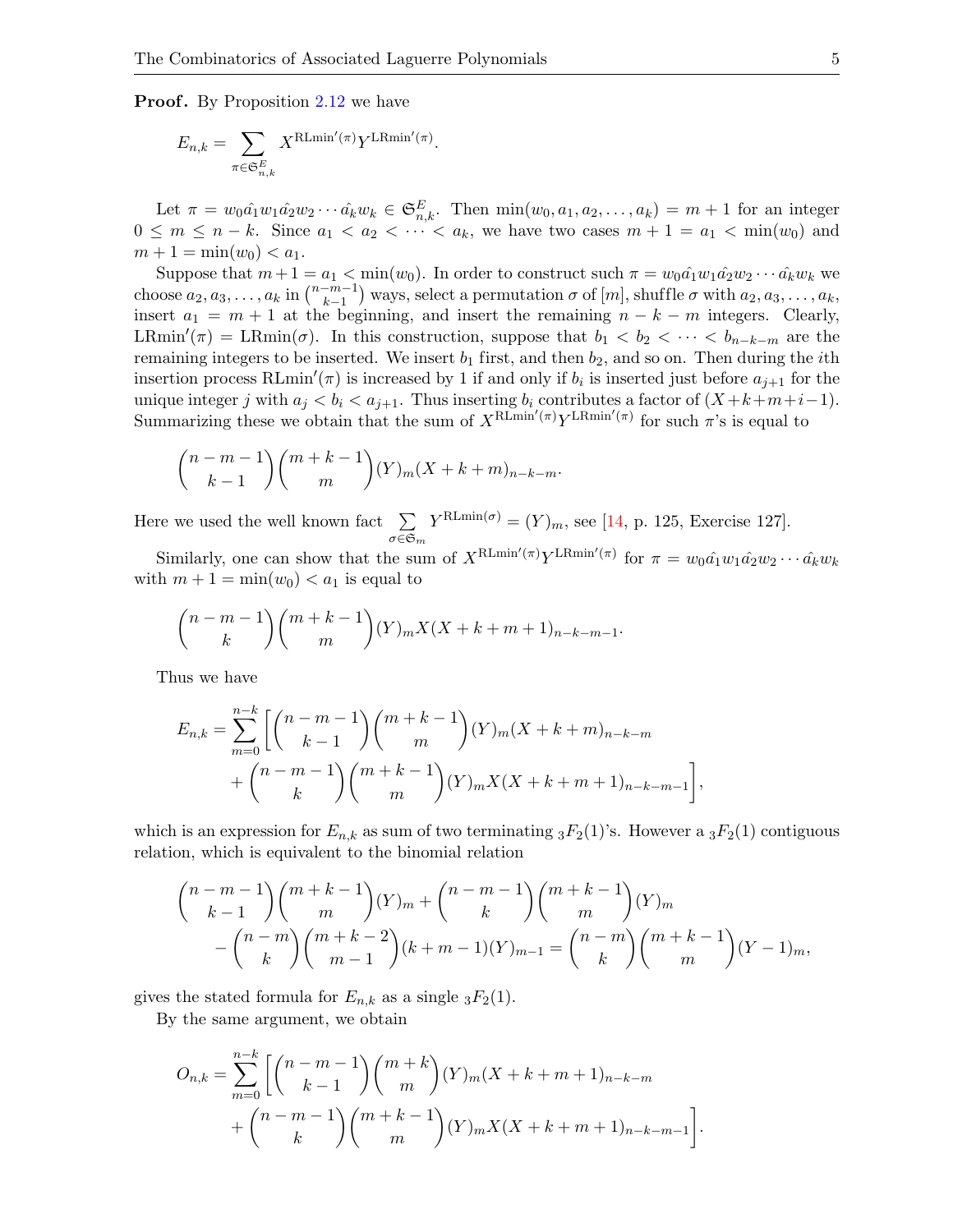.

Using

$$
{\binom{n-m-1}{k-1}}{\binom{m+k}{m}}(Y)_m + {\binom{n-m-1}{k}}{\binom{m+k}{m}}(Y)_m
$$
  
-( $\binom{n-m}{k}}{\binom{m+k-1}{m-1}}(k+m)(Y)_{m-1} = {\binom{n-m}{k}}{\binom{m+k}{m}}(Y-1)_m,$ 

one can obtain the single sum formula for  $O_{n,k}$ .

**Remark 1.** The  ${}_3F_2$  in Theorem [2.2](#page-1-0) which is the coefficient of  $x^k$  is not equal to the  ${}_3F_2$  given in [\[7,](#page-11-2) equation (5.6.18)]. These two  ${}_3F_2$ 's are related by a  ${}_3F_2(1)$  transformation.

#### 3 Moments of associated Laguerre polynomials

In this section we interpret the moments for the measures of the associated Laguerre polynomials. This is a routine application of Viennot's [\[15\]](#page-11-5) theory, details are not provided. We need the following definition of *pivots* in order to give a combinatorial description for the moments. These are also called *strong fixed points* in  $[14, p. 125,$  $[14, p. 125,$  Exercise 128(b).

**Definition 3.1.** Let  $\pi = \pi_1 \pi_2 \cdots \pi_n$  be a permutation. If  $\pi_i$  is both a left-to-right maximum and a right-to-left minimum, then  $\pi_i$  is called a *pivot* of  $\pi$ . We denote by pivot $(\pi)$  the number of pivots of  $\pi$ . Note that if  $\pi_i$  is a pivot, then  $\pi_i = i$ , since  $\pi_i$  is greater than all of  $\pi_1, \pi_2, \ldots, \pi_{i-1}$ and smaller than all of  $\pi_{i+1}, \pi_{i+2}, \ldots, \pi_n$ .

Suppose that the orthogonal polynomials  $p_n(x)$  satisfy [\(2.1\)](#page-1-2). Then the  $n^{\text{th}}$  moment,  $\mu_n$ , of a measure for  $p_n(x)$  is a polynomial in the sequences  $\{b_k\}_{k\geq 0}$  and  $\{\lambda_k\}_{k\geq 1}$ . We denote this moment by

$$
\mu_n(\lbrace b_k \rbrace_{k \geq 0}, \lbrace \lambda_k \rbrace_{k \geq 1})
$$
 or  $\mu_n(b_k, \lambda_k)$ .

The first result uses a special choice for  $b_0$ .

<span id="page-5-2"></span>**Lemma 3.2.** For an integer  $n \geq 0$ , we have

$$
\mu_n(b_k, (k-1+X)(k-1+Y)) = \sum_{\pi \in \mathfrak{S}_n} X^{\text{RLmin}(\pi)} Y^{\text{LRmax}(\pi)} Z^{\text{pivot}(\pi)},
$$

where  $b_k = 2k - 1 + X + Y$  for  $k > 0$ , and  $b_0 = XYZ$ .

**Proof.** This can be proved using one of the bijections between Laguerre histories and permutations, for instance, see [\[12\]](#page-11-6).

When  $Z = 1/Y$  in Lemma [3.2,](#page-5-2) we obtain moments for the Model II associated Laguerre polynomials.

<span id="page-5-0"></span>**Theorem 3.3.** The moments of the Model II associated Laguerre polynomials  $L_n^{(2)}(x;X,Y)$  are

$$
\mu_n(2k-1+X+Y^{1-\delta_{k,0}},(k-1+X)(k-1+Y))=\sum_{\pi\in\mathfrak{S}_n}X^{\mathrm{RLmin}(\pi)}Y^{\mathrm{LRmax}(\pi)-\mathrm{pivot}(\pi)}
$$

Using the substitution  $(X, Y, Z) \to (X + 1, Y, \frac{X+Y}{(X+1)Y})$  in Lemma [3.2,](#page-5-2) we obtain

<span id="page-5-1"></span>**Theorem 3.4.** The moments of the Model I associated Laguerre polynomials  $L_n(x; X, Y)$  are

$$
\mu_n(2k+X+Y,(k+X)(k-1+Y))
$$
  
= 
$$
\sum_{\pi \in \mathfrak{S}_n} (X+1)^{\mathrm{RLmin}(\pi)-\mathrm{pivot}(\pi)} (X+Y)^{\mathrm{pivot}(\pi)} Y^{\mathrm{LRmax}(\pi)-\mathrm{pivot}(\pi)}.
$$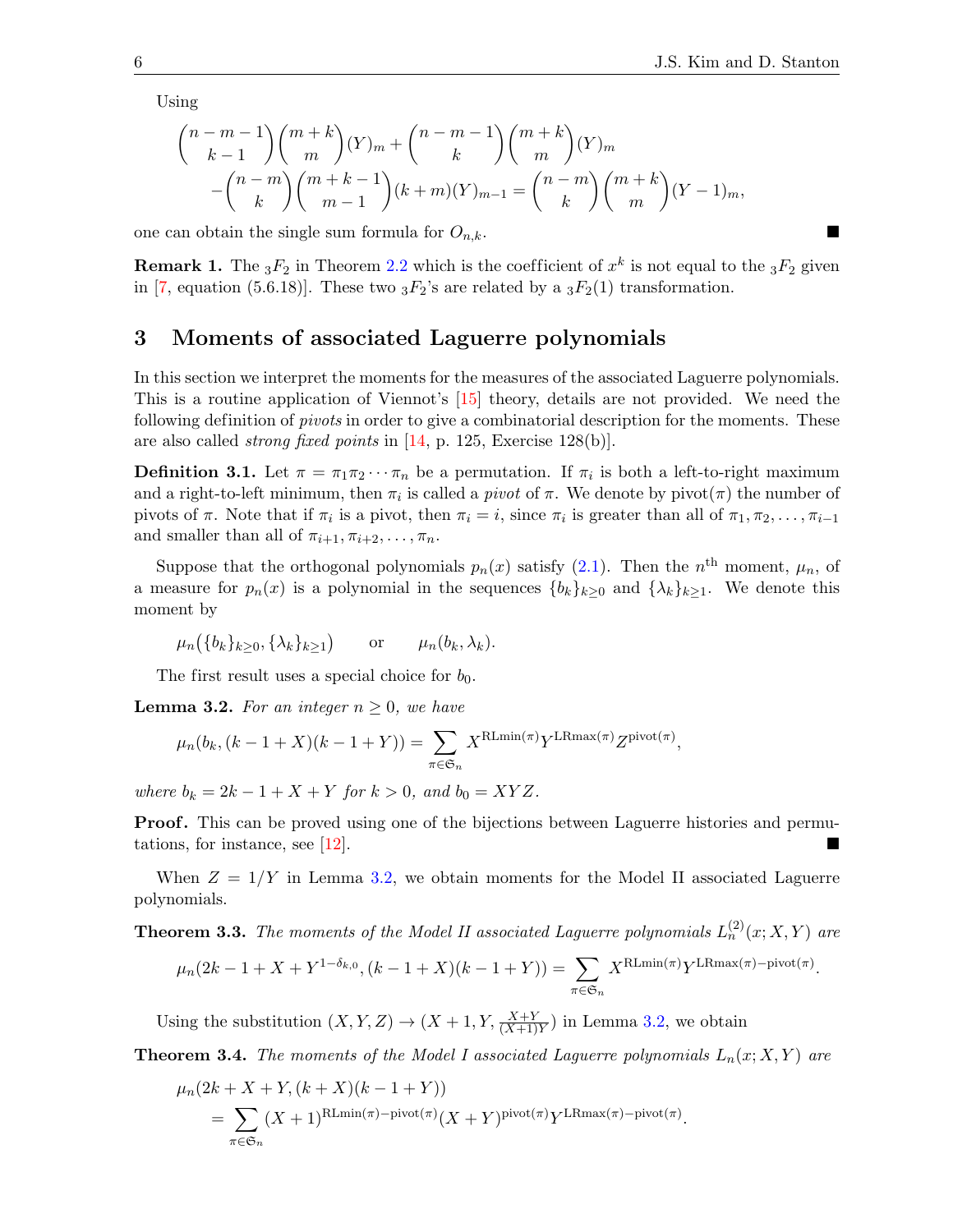If  $X = Y = 1$  in Theorem [3.4,](#page-5-1) we have

$$
\mu_n(2k+2, k(k+1)) = (n+1)!
$$

It is therefore more natural to write the  $n<sup>th</sup>$  moment of the Model I associated Laguerre polynomial as a sum over  $\mathfrak{S}_{n+1}$  instead of  $\mathfrak{S}_n$ . The next lemma, which is a restatement of the even-odd polynomial construction in Section [2,](#page-1-3) accomplishes this.

<span id="page-6-0"></span>**Lemma 3.5.** Given a sequence  $\{a_k\}_{k\geq 0}$  with  $a_0 = 0$ , we have

$$
\mu_{2n}(0, a_k) = \mu_n(a_{2k} + a_{2k+1}, a_{2k-1}a_{2k}),
$$
  

$$
\mu_{2n+2}(0, a_k) = a_1\mu_n(a_{2k+1} + a_{2k+2}, a_{2k}a_{2k+1}).
$$

<span id="page-6-1"></span>**Theorem 3.6.** The moments of the Model I associated Laguerre polynomials  $L_n(x; X, Y)$  are

$$
\mu_n(2k+X+Y,(k+X)(k-1+Y)) = \sum_{\pi \in \mathfrak{S}_{n+1}} X^{\mathrm{RLmin}(\pi)-1} Y^{\mathrm{LRmax}(\pi)-\mathrm{pivot}(\pi)}.
$$

**Proof.** Let  $a_{2k-1} = k - 1 + X$  and  $a_{2k} = k - 1 + Y$  for  $k \ge 1$  and  $a_0 = 0$ . Then by Lemma [3.5,](#page-6-0) we have

$$
\mu_{2n}(0, a_k) = \mu_n(2k - 1 + X + Y^{1 - \delta_{k,0}}, (k - 1 + X)(k - 1 + Y)),
$$
  

$$
\mu_{2n+2}(0, a_k) = X\mu_n(2k + X + Y, (k + X)(k - 1 + Y)).
$$

Thus, we have

$$
X\mu_n(2k+X+Y,(k+X)(k-1+Y))
$$
  
=  $\mu_{n+1}(2k-1+X+Y^{1-\delta_{k,0}},(k-1+X)(k-1+Y)).$ 

By applying Theorem [3.3](#page-5-0) to the above equation, we obtain the desired identity.

As a corollary of the proof above, we obtain the following generating function identity.

Corollary 3.7. For any non-negative integer n, we have

$$
\sum_{\pi \in \mathfrak{S}_n} (X+1)^{\mathrm{RLmin}(\pi) - \mathrm{pivot}(\pi)} (X+Y)^{\mathrm{pivot}(\pi)} Y^{\mathrm{LRmax}(\pi) - \mathrm{pivot}(\pi)}
$$

$$
= \sum_{\pi \in \mathfrak{S}_{n+1}} X^{\mathrm{RLmin}(\pi) - 1} Y^{\mathrm{LRmax}(\pi) - \mathrm{pivot}(\pi)}.
$$

We may analogously push the n! terms for the Model II moments to  $\mathfrak{S}_{n-1}$ .

**Corollary 3.8.** The moments of the Model II associated Laguerre polynomials  $L_n^{(2)}(x;X,Y)$  are

$$
\mu_n(b_k, (k-1+X)(k-1+Y))
$$
  
=  $(X+1)\sum_{\pi \in \mathfrak{S}_{n-1}} (X+2)^{\mathrm{RLmin}(\pi)-\mathrm{pivot}(\pi)} (X+Y+1)^{\mathrm{pivot}(\pi)} Y^{\mathrm{LRmax}(\pi)-\mathrm{pivot}(\pi)},$ 

where  $b_k = 2k - 1 + X + Y$  for  $k > 0$ , and  $b_0 = X$ .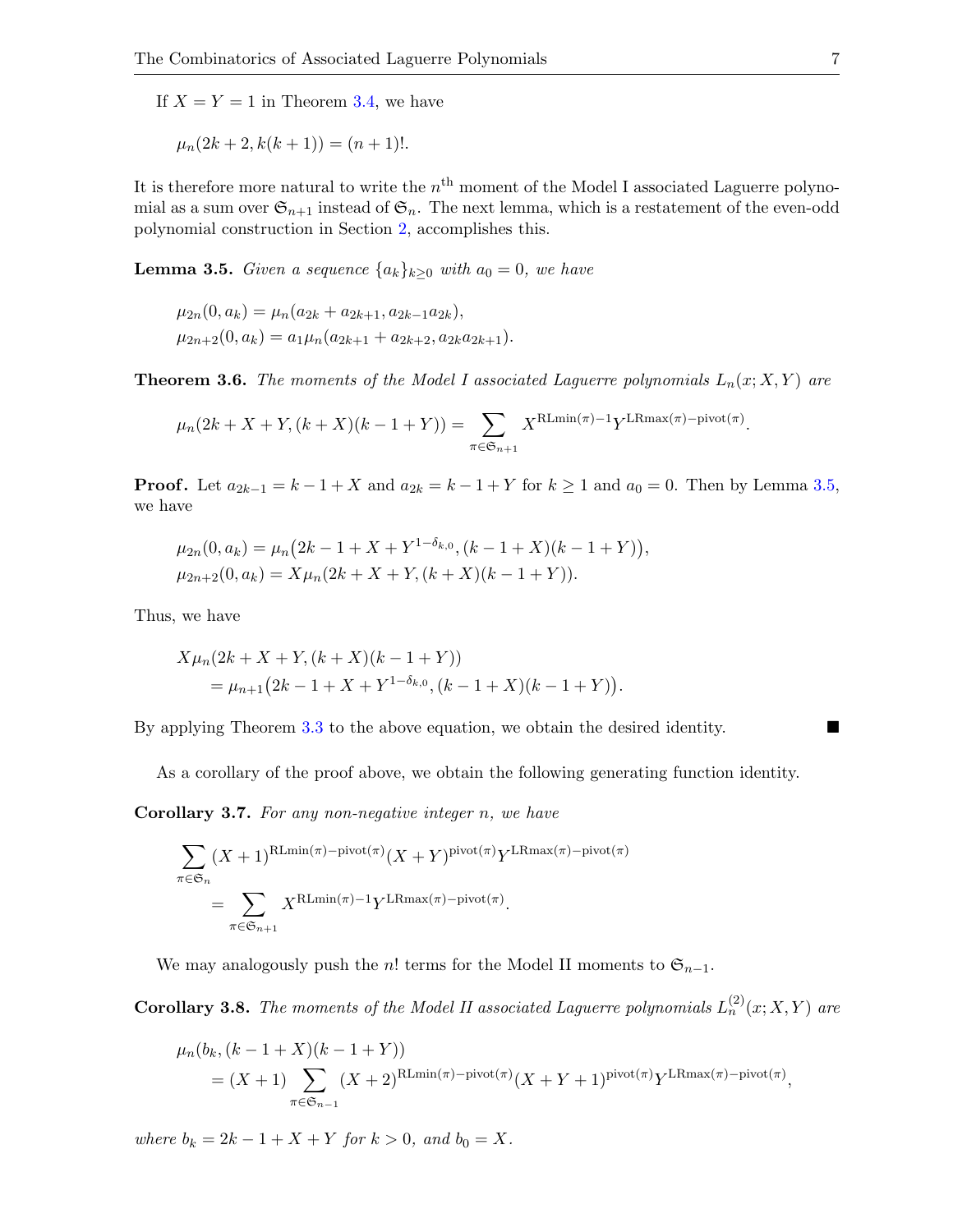

<span id="page-7-0"></span>Figure 1. A permutation tableau on the left and its alternative representation on the right.

#### 4 Permutation tableaux

In this section we reinterpret the weights on permutations of the previous section to be weights on another set of objects also counted by n!, called permutation tableaux. Permutation tableaux were introduced by Postnikov [\[11\]](#page-11-7) in the study of totally nonnegative Grassmanian and studied extensively.

A permutation tableau is a filling of a Ferrers diagram using 0's and 1's such that each column contains at least one 1 and there is no 0 which has a 1 above in the same column and a 1 to the left of it in the same row. We allow a Ferrers diagram to have empty rows.

The *length* of a permutation tableau is the number of rows plus the number of columns. Let  $PT_n$  denote the set of permutation tableau of length n. If a permutation tableau has length n, we label the southeast border of a Ferrers diagram with  $1, 2, \ldots, n$  starting from northeast to southwest. The rows and columns are also labeled by the same labels as in the border steps contained in the rows and columns. An example of a permutation tableau is shown on the left of Fig. [1.](#page-7-0)

In a permutation tableau, a *topmost* 1 is a 1 which is the topmost 1 in the column containing it. A restricted 0 is a 0 which has a 1 above it in the same column. A rightmost restricted 0 is the rightmost restricted 0 in the row containing it. A row is called restricted if it has a restricted 0, and unrestricted otherwise. We denote by  $\text{urr}(T)$  the number of unrestricted rows in T. Similarly, a 0 in  $T \in PT_n$  is called *c-restricted* if it has a 1 to the left of it in the same row. A column is called restricted if it has a c-restricted 0, and unrestricted otherwise. We denote by  $\text{urc}(T)$ the number of unrestricted columns in  $T$ . For example, if  $T$  is the permutation tableau in Fig. [1,](#page-7-0) then the unrestricted rows are rows 1, 6, 8, 9, 16, and the unrestricted columns are columns 3, 5, 7, 10, 13, 15.

Corteel and Nadeau [\[4\]](#page-11-8) found a bijection  $\Phi\colon PT_n \to \mathfrak{S}_n$  such that if  $\Phi(T) = \pi$ , then  $\text{urr}(T) =$ RLmin( $\pi$ ). Corteel and Kim [\[3\]](#page-11-9) found a generating function for permutation tableaux according to the number of unrestricted columns.

The alternative representation of a permutation tableau is the filling of the same Ferrers diagram obtained by replacing each topmost 1 by an up arrow, each rightmost restricted 0 by a left arrow, and leaving the other entries empty. See Fig. [1.](#page-7-0) The diagram obtained in this way is called an alternative tableau. Equivalently, an alternative tableau can be defined as a filling of a Ferrers diagram with uparrows and leftarrows such that each column contains exactly one uparrow and there is no arrow pointing to another arrow. Alternative tableaux were first considered by Viennot [\[16\]](#page-11-10) and studied further by Nadeau [\[10\]](#page-11-11).

In this section we prove the following theorem.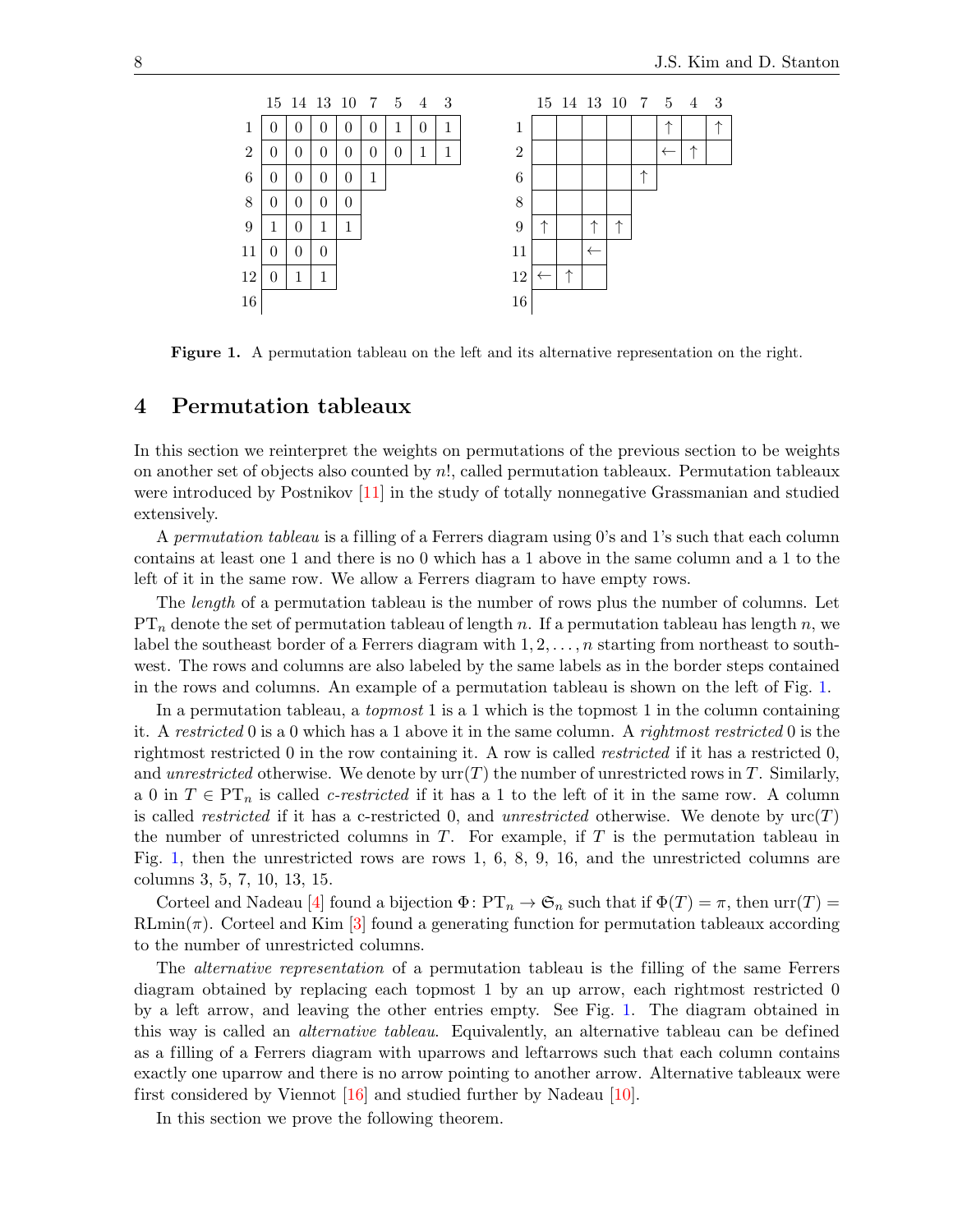<span id="page-8-0"></span>**Theorem 4.1.** The moments for the associated Laguerre polynomials are

$$
\mu_n(2k+X+Y,(k+X)(k-1+Y)) = \sum_{T \in \text{PT}_{n+1}} X^{\text{urr}(T)-1} Y^{\text{urc}(T)}.
$$

For the remainder of this section we shall prove the above theorem.

It is easy to see that in the alternative representation of  $T \in PT_n$ , a row is unrestricted if and only if it has no left arrow. There is also a simple characterization for unrestricted columns in the alternative representation.

<span id="page-8-1"></span>**Lemma 4.2.** In the alternative representation of  $T \in PT_n$ , a column is unrestricted if and only if there is no arrow that is strictly to the northwest of the uparrow in the column.

**Proof.** Suppose that a column, say column c, is restricted. Then column c has a c-restricted 0. Suppose that this c-restricted 0 has a 1 in column  $c'$  to the left of it in the same row. Then by the condition for permutation tableaux, column  $c$  cannot have a 1 above the c-restricted 0. Thus the topmost 1 in column  $c'$  is strictly to the northwest of the topmost 1 in column  $c$ . Since topmost 1s correspond to uparrows in the alternative representation, the uparrow in column  $c$ has an arrow strictly to the northwest of it. The converse can be proved similarly.

For a permutation  $\pi = \pi_1 \cdots \pi_n$ , we define  $\pi^{\text{rev}} = \pi_n \pi_{n-1} \cdots \pi_1$ . We also define  $\pi^*$  as follows. If  $\pi = w_1 r_1 w_2 r_2 \cdots w_k r_k$ , where  $r_1, r_2, \ldots, r_k$  are the right-to-left minima of  $\pi$ , then  $\pi^* =$  $w_1^{\text{rev}} r_1 w_2^{\text{rev}} r_2 \cdots w_k^{\text{rev}} r_k$ . Note that  $\pi^*$  and  $\pi$  have the same right-to-left minima and  $(\pi^*)^* = \pi$ . For example, if

$$
\pi = 4, 2, 5, 3, \overline{1}, 7, \overline{6}, \overline{8}, 14, 12, 15, 11, 13, 10, \overline{9}, \overline{16},
$$

where the right-to-left minima are overlined, then

$$
\pi^* = \underline{3}, \underline{5}, 2, 4, \overline{1}, \underline{7}, \overline{6}, \underline{8}, \underline{10}, \underline{13}, 11, \underline{15}, 12, 14, \overline{9}, \overline{\underline{16}},
$$

where the right-to-left minima are overlined and the left-to-right maxima are underlined.

We now describe the bijection  $\Phi \colon PT_n \to \mathfrak{S}_n$  of Corteel and Nadeau [\[4\]](#page-11-8) using the alternative representation. Let  $T \in PT_n$ . Suppose that  $r_1 < r_2 < \cdots < r_k$  are the labels of the unrestricted rows of T. We first set  $\pi$  to be  $r_1r_2\cdots r_k$ . For each column of T starting from left to right we will insert integers to  $\pi$  as follows. If column i contains the uparrow in row j and the leftarrows in rows  $i_1 < \cdots < i_r$ , then insert  $i_1, \ldots, i_r, i$  in this order before j in  $\pi$ . If column i does not have any leftarrows, we insert only i before j. Observe that we have  $j < i_1 < i_2 < \cdots < i_r < i$ . Thus inserting integers in this way does not change the right-to-left minima. We define  $\Phi(T)$ to be the resulting permutation  $\pi$ .

We will use the following property of the map  $\Phi$ . If  $\Phi(T) = \pi$ , then i is the label of a column if and only i is followed by a smaller integer in  $\pi$ .

**Lemma 4.3.** Let  $\Phi(T) = \pi$ . Then we have the following.

- An integer r is the label of an unrestricted row of  $T$  if and only if it is a right-to-left minimum of  $\pi^*$ .
- An integer c is the label of an unrestricted column of  $T$  if and only if it is a left-to-right maximum but not a pivot of  $\pi^*$ .

**Proof.** From the construction of the bijection  $\Phi$ , the labels of unrestricted rows of T are the right-to-left minima of  $\pi$ . Since  $\pi$  and  $\pi^*$  have the same right-to-left minima, we obtain the first item.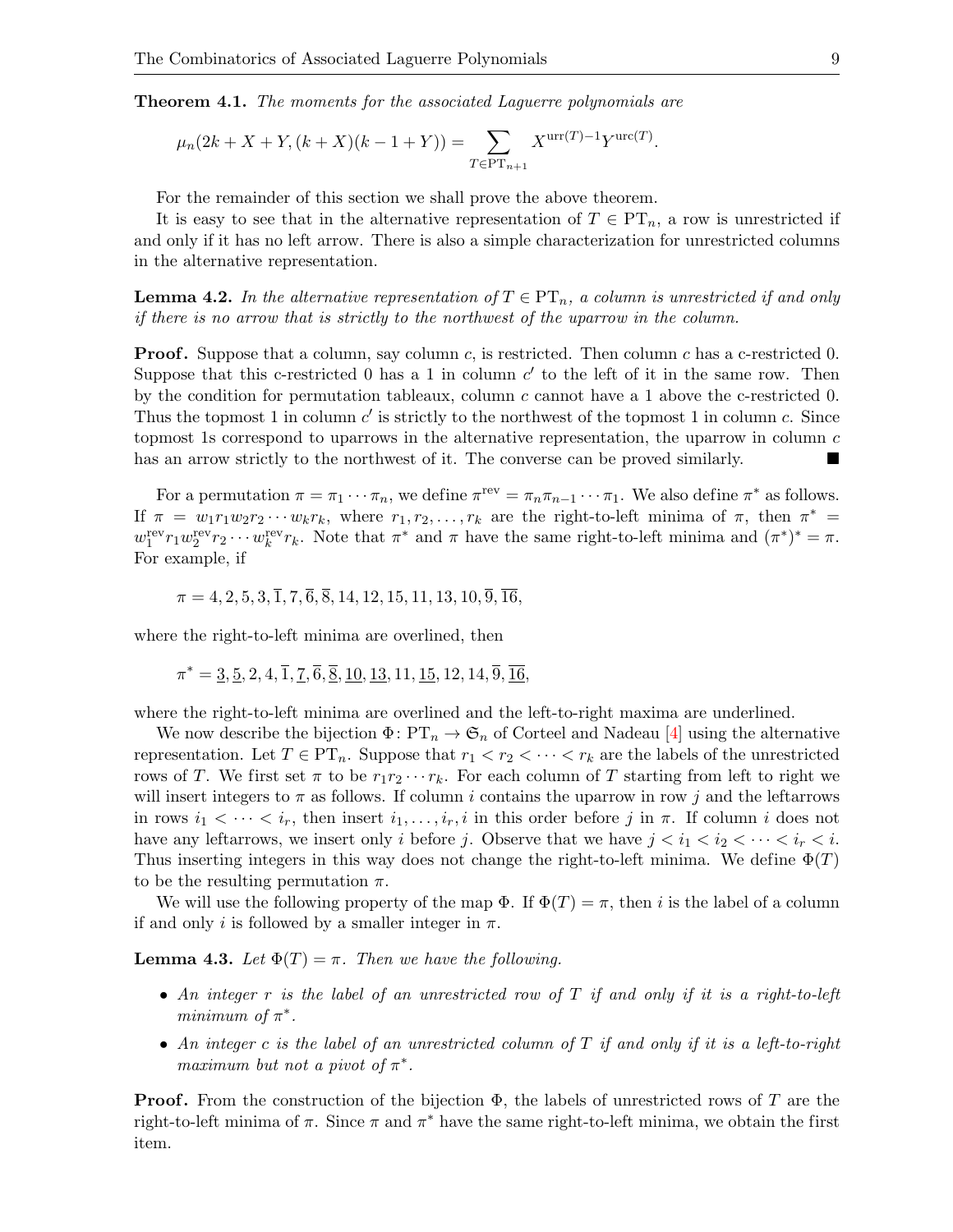We now prove the second item. Suppose that column  $c$  is an unrestricted column of  $T$ . Let row r be the row containing the uparrow of column c. By Lemma [4.2,](#page-8-1) row r must be unrestricted. Let  $r_1 < r_2 < \cdots < r_k$  be the labels of unrestricted rows of T, and let  $r = r_i$ . By the construction of the map  $\Phi$ , before inserting integers from column c, the integers that have been inserted are located to the right of  $r_{i-1}$ . Then after inserting integers from column c, we have c to the left of  $r_i$  with no integers between them. Since the remaining integers to be inserted are less than c, every integer greater than c is located either to the right of  $r_i$  or between  $r_{i-1}$ and c in  $\pi = \Phi(T)$ . Thus c is a left-to-right maximum of  $\pi^*$ . Since c is to the left of  $r_i$  and  $c < r_i$ , c is not a right-to-left minimum of  $\pi^*$ .

Now let c be a left-to-right maximum of  $\pi^*$  that is not a right-to-left minimum. Let  $r_1$  <  $r_2 < \cdots < r_k$  be the right-to-left minima of  $\pi$  (equivalently  $\pi^*$ ). Suppose that c is located between  $r_{i-1}$  and  $r_i$ . It is easy to see that c is followed by a smaller number in  $\pi$ . Thus c is the label of a column in T. If c is a restricted column, then by Lemma [4.2,](#page-8-1) there is an arrow strictly to the northwest of the uparrow in column c. Then the column containing such an arrow has label  $c' > c$ . When we insert integers from column c' in the construction of  $\Phi(T)$ , c' is located to the left of  $r_{i-1}$ . Then c cannot be a left-to-right maximum of  $\pi^*$ , which is a contradiction. Thus column c is unrestricted.

The above lemma implies the following.

<span id="page-9-1"></span>Proposition 4.4. We have

$$
\sum_{T \in \text{PT}_n} X^{\text{urr}(T)} Y^{\text{urc}(T)} = \sum_{\pi \in \mathfrak{S}_n} X^{\text{RLmin}(\pi)} Y^{\text{LRmax}(\pi) - \text{pivot}(\pi)}.
$$

Theorem [4.1](#page-8-0) follows from Theorem [3.6](#page-6-1) and Proposition [4.4.](#page-9-1)

### <span id="page-9-0"></span>5 Proof via the moment generating function

In this section we prove the following equivalent version of Theorem [2.2](#page-1-0)

<span id="page-9-4"></span>
$$
L_n(x; X, Y) = \frac{(Y)_n (X+1)_n (-1)^n}{n!} \sum_{k=0}^n \frac{(-n)_k}{(Y)_k (X+1)_k} {}_3F_2\left(\frac{k-n, X, Y-1}{Y+k, X+k+1}; 1\right) x^k. \tag{5.1}
$$

We use only specialized knowledge of the moments. What we need is a recurrence relation for the moments. For ease of notation let's put

$$
\theta_n(X,Y) = \mu_n(2k + X + Y, (k+X)(k-1+Y)).
$$

Proposition 5.1. The moments of the associated Laguerre polynomials satisfy the recurrence relation

<span id="page-9-2"></span>
$$
\sum_{k=0}^{J} \theta_k(X,Y) \frac{(Y-1)_{J-k}(X)_{J-k}}{(J-k)!} = \frac{(Y)_J(X+1)_J}{J!}, \qquad J \ge 0.
$$
\n(5.2)

**Proof.** The recurrence  $(5.2)$  is equivalent to the explicit form of the moment generating func-tion, which is Proposition [5.2,](#page-9-3) a quotient of hypergeometric series. This appears in  $[9,$  Theorem 6.5, p. 212, or may easily be verified using contiguous relations for  ${}_2F_0(x)$  to find the relevant Jacobi continued fraction.

<span id="page-9-3"></span>**Proposition 5.2.** The generating function, as a formal power series in  $x$ , for the associated Laguerre moments is

$$
\sum_{n=0}^{\infty} \mu_n(2k+X+Y,(k+X)(k-1+Y))x^n = \frac{{}_2F_0(Y,X+1;x)}{{}_2F_0(Y-1,X;x)}.
$$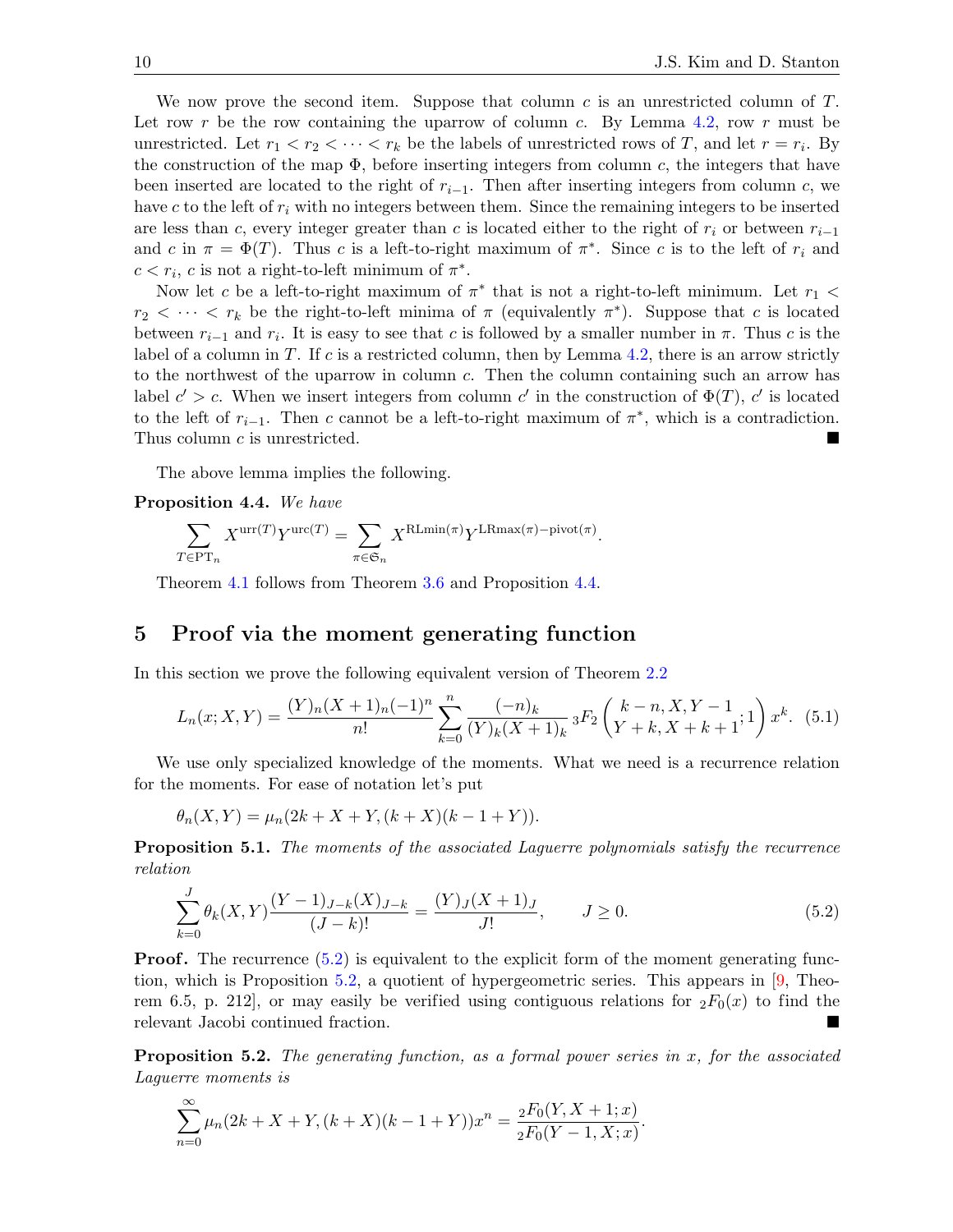Let  $\mathcal L$  be the linear functional which uses the moments  $\theta_n(X, Y)$ , i.e.,  $\mathcal L(x^n) = \theta_n(X, Y)$ . We prove  $(5.1)$  by showing that the linear functional  $\mathcal L$  satisfies

<span id="page-10-0"></span>
$$
\mathcal{L}(x^s L_n(x; X, Y)) = 0, \qquad \text{for} \qquad 0 \le s \le n - 1. \tag{5.3}
$$

We can rewrite  $L_n(x; X, Y)$  as

$$
L_n(x; X, Y) = \frac{(Y)_n (X+1)_n (-1)^n}{n!} \sum_{J=0}^n \frac{(-n)_J}{(Y)_J (X+1)_J} \sum_{k=0}^J \frac{(Y-1)_{J-k} (X)_{J-k}}{(J-k)!} x^k.
$$

First we establish the  $s = 0$  case of [\(5.3\)](#page-10-0). Applying the linear functional  $\mathcal L$  and using [\(5.2\)](#page-9-2), we obtain, for  $n \geq 1$ ,

$$
\mathcal{L}(L_n(x; X, Y)) = \frac{(Y)_n (X+1)_n (-1)^n}{n!} \sum_{J=0}^n \frac{(-n)_J}{(Y)_J (X+1)_J} \sum_{k=0}^J \frac{(Y-1)_{J-k} (X)_{J-k}}{(J-k)!} \theta_k(X, Y)
$$

$$
= \frac{(Y)_n (X+1)_n (-1)^n}{n!} \sum_{J=0}^n \frac{(-n)_J}{(Y)_J (X+1)_J} \frac{(Y)_J (X+1)_J}{J!}
$$

$$
= \frac{(Y)_n (X+1)_n (-1)^n}{n!} \sum_{J=0}^n {n \choose J} (-1)^J = 0.
$$

We'll finish proving [\(5.3\)](#page-10-0) for  $0 < s < n$  by obtaining, at the last step, an  $n<sup>th</sup>$  difference of a polynomial of degree s, which is zero.

Replacing  $\theta_k(X, Y)$  in the above computation with  $\theta_{k+s}(X, Y)$  and reversing the interior sum, shows that we need the following lemma.

**Lemma 5.3.** For  $s \geq 1$  an integer,

$$
\sum_{k=0}^{J} \theta_{J+s-k}(X,Y) \frac{(Y-1)_k(X)_k}{k!} = (a \text{ polynomial in } J \text{ of degree } s) \frac{(Y)_J(X+1)_J}{J!}.
$$

**Proof.** Note that  $(5.2)$  implies that

$$
\sum_{k=0}^{J} \theta_{J+s-k}(X,Y) \frac{(Y-1)_k(X)_k}{k!} = \frac{(Y)_J(X+1)_J}{J!(J+1)\cdots(J+s)} \bigg((Y+J)_s(X+J+1)_s - \sum_{p=0}^{s-1} \theta_p(X,Y)(J+s)\cdots(J+s-p+1)(Y-1)(Y+J)_{s-p-1}X(X+J+1)_{s-p-1}\bigg).
$$

We must show that the polynomial  $p(J)$  in J of degree 2s

$$
p(J) = (Y+J)_s(X+J+1)_s
$$
  

$$
-\sum_{p=0}^{s-1} \theta_p(X,Y)(J+s)\cdots(J+s-p+1)(Y-1)(Y+J)_{s-p-1}X(X+J+1)_{s-p-1}
$$

is divisible by the s factors  $J + 1, \ldots, J + s$ . To this end, put  $J = -k, 1 \leq k \leq s$ , and evaluate

$$
p(-k) = (Y - k)_k (X + 1 - k)_k \left( (Y)_{s-k} (X + 1)_{s-k} - \sum_{p=0}^{s-k} \theta_p(X, Y) \frac{(s-k)!}{(s-k-p)!} (Y - 1)_{s-p-k}(X)_{s-p-k} \right) = 0
$$

by  $(5.2)$ .